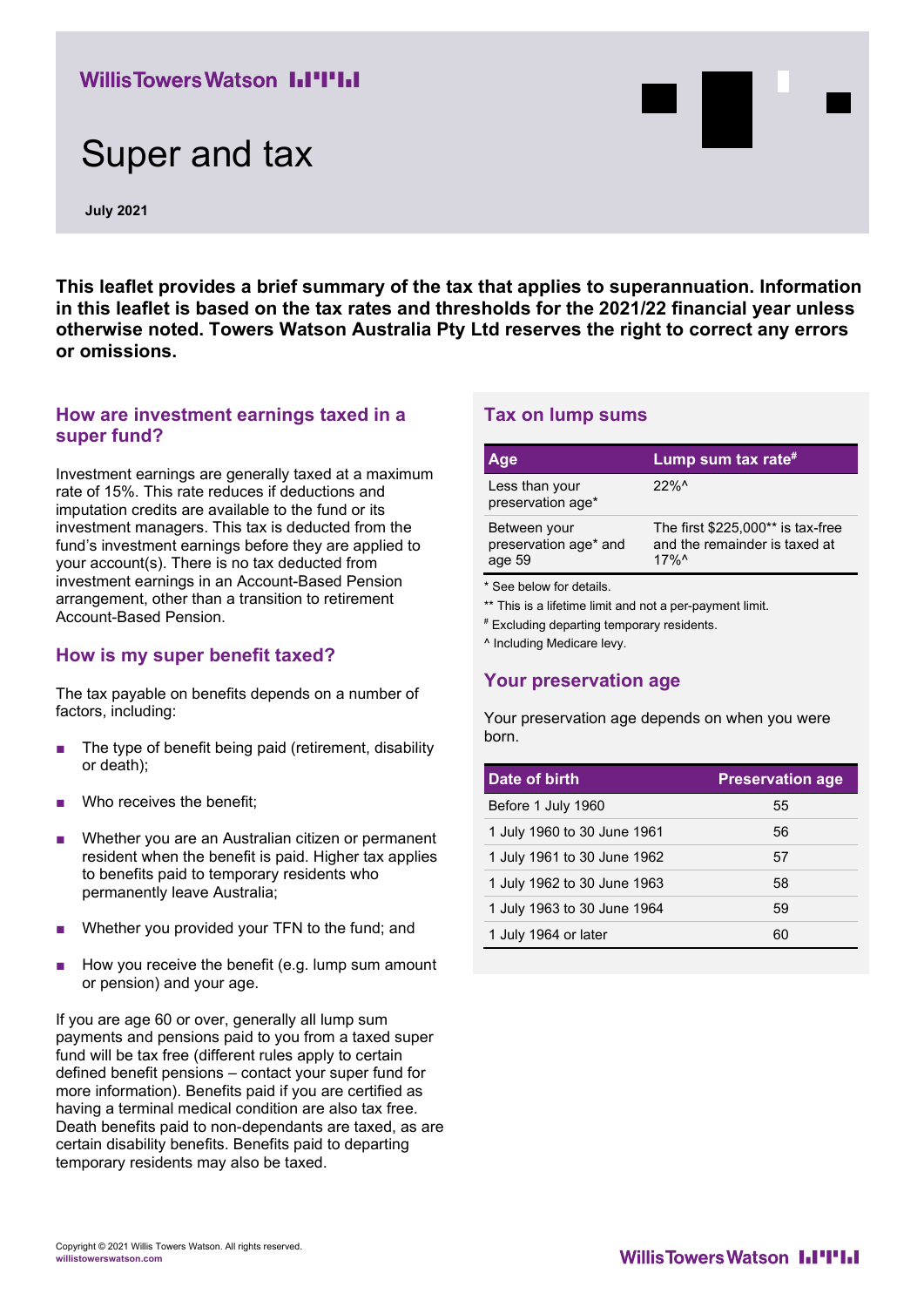# How are my contributions taxed?

## **Limits on contributions**

#### **What are concessional contributions?**

Concessional contributions include Company contributions (including Company contributions towards the cost of insurance cover and administration fees if applicable) or notional contributions in respect of defined benefits, and personal salary sacrifice contributions. They also include personal contributions for which you have claimed a tax deduction.

#### **What are non-concessional contributions?**

Non-concessional contributions include after-tax contributions for which you have not claimed a tax deduction, excess concessional contributions not withdrawn from superannuation, and certain other contributions from non-salary sources (e.g. contributions made for you by your spouse and certain overseas transfers). It does not include rollovers or co-contributions.

The Government has set limits or caps on the amount that can be contributed to super each year before extra tax applies.

|                                                              | <b>Concessional contributions</b>                                             | <b>Non-concessional contributions</b>                                                                                                                                                            |
|--------------------------------------------------------------|-------------------------------------------------------------------------------|--------------------------------------------------------------------------------------------------------------------------------------------------------------------------------------------------|
| What is the annual limit?                                    | \$27,500.                                                                     | \$110,000, however, if your total superannuation<br>balance on 30 June 2021 was more than<br>\$1.7 million any non-concessional contributions<br>you make in the 2021/22 year will be excessive. |
| How much tax applies to the excess<br>if I exceed the limit? | Your marginal tax rate less 15%<br>(reflecting tax already paid by the Fund). | If you withdraw the excess from super: Nil tax<br>on contributions. Associated earnings taxed at<br>your marginal tax rate.<br>If you leave the excess in super: 47.0%.                          |
| What tax applies if my contributions<br>are within the cap?  | Generally 15% contributions tax.                                              | Nil                                                                                                                                                                                              |

If you are under age 67 and you want to make larger non-concessional contributions to your super fund, you may be able to bring forward up to two years of caps, to make total contributions of up to \$330,000 over three years. The maximum you can contribute over three years is \$330,000 and other conditions also apply.

You may be able to make extra concessional contributions above the cap if you did not use all of your concessional cap in the 2018/19 or a later year. This option is only available if your total superannuation balance on 30 June 2021 was less than \$500,000. Unused cap amounts can be carried forward for a maximum of five years.

There are other special circumstances where you may be able to make additional contributions, such as if you previously withdrew part or all of your super under the COVID-19 early release scheme (these are called "COVID-19 recontributions"), or if you make certain contributions from the sale of your home if you are over 65. Contact your super fund or the ATO for more information.

#### **What happens if I exceed the caps?**

If you exceed the non-concessional cap, you can elect to release the excess contributions from super, together with an amount of associated earnings. The ATO will send you a form to enable you to do this. The associated earnings will be included in your taxable income and taxed at your marginal tax rate. Note that the associated earnings amount is calculated by the ATO using a prescribed interest rate and may not reflect the actual earnings on the contributions in your super fund. If you don't elect to withdraw the excess contributions, they may be taxed at up to 47%.

Members who exceed the concessional contributions cap can elect to release up to 85% of the excess contributions from the superannuation system. If you choose to do so, the amount will be paid by your super fund to the ATO, where it will first be used to meet any outstanding tax liabilities you may have (including the tax on the excess contributions) with the remainder then paid back to you. Amounts withdrawn will not count towards your non-concessional contributions cap.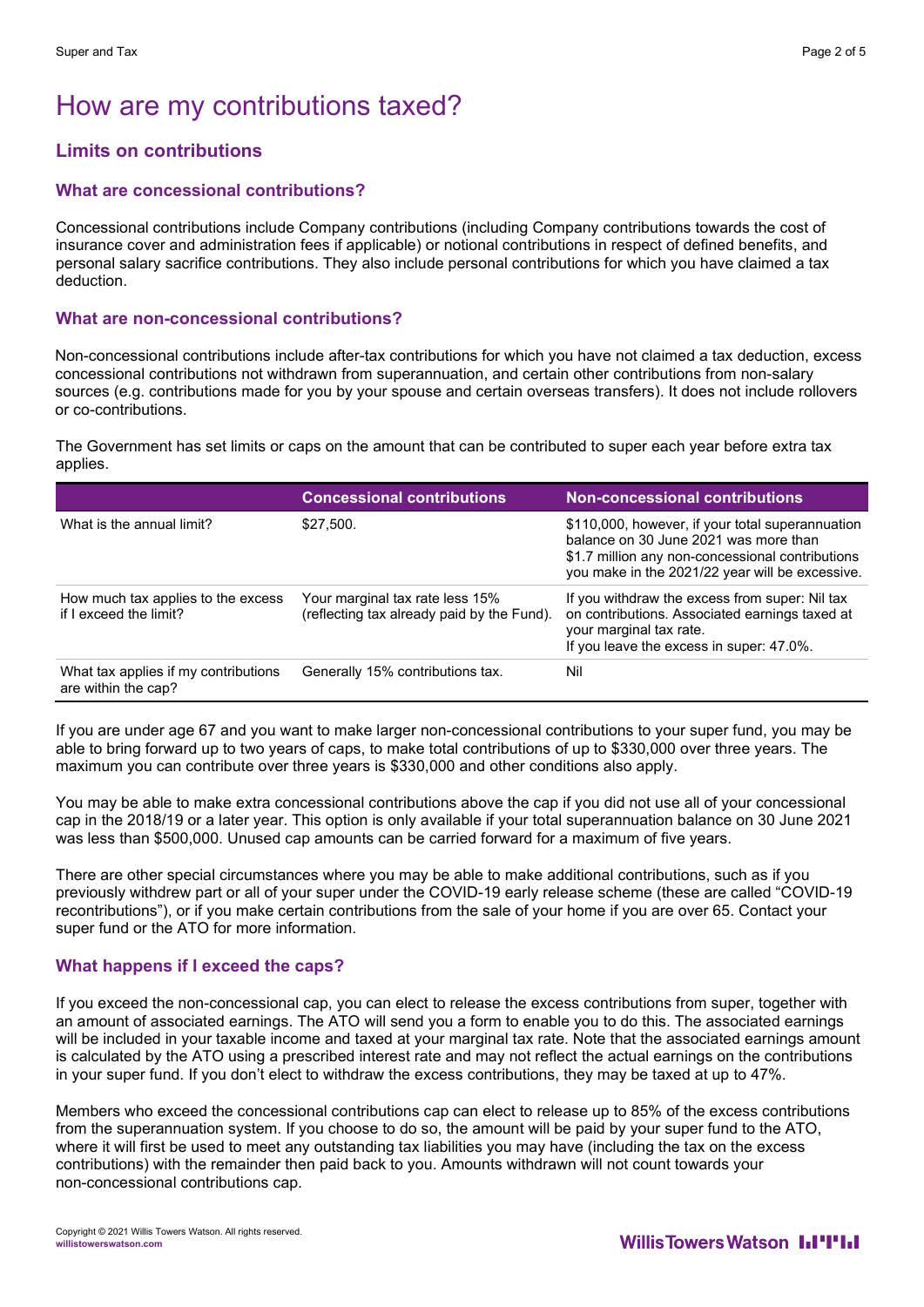#### **Comparing concessional and non-concessional contributions**

|                                                   | <b>Concessional contributions</b>                                                                                                                                                                                                                     | <b>Non-concessional contributions</b>                                                                                                                                                                                                         |
|---------------------------------------------------|-------------------------------------------------------------------------------------------------------------------------------------------------------------------------------------------------------------------------------------------------------|-----------------------------------------------------------------------------------------------------------------------------------------------------------------------------------------------------------------------------------------------|
| <b>PAYG tax</b>                                   | You do not pay any PAYG tax on the contributions<br>because they are deducted before tax is taken out of<br>your pay. This reduces the income tax you pay.                                                                                            | PAYG tax is deducted from your pay before after-tax<br>superannuation contributions are made.                                                                                                                                                 |
| tax                                               | <b>Contributions</b> Generally 15% contributions tax is deducted. <sup>*</sup><br>If your relevant income is over \$250,000, you may<br>receive an additional tax assessment from the ATO.                                                            | Because you have already paid income tax on this<br>money, contributions tax is not deducted from after-<br>tax contributions.                                                                                                                |
| <b>Benefit tax</b>                                | Benefit tax may apply if the lump sum is taken before Benefit tax does not apply to after-tax contributions.<br>age 60 (see page 1 for details).                                                                                                      |                                                                                                                                                                                                                                               |
| <b>Excess</b><br>contributions<br>tax<br>details. | Any contributions over the cap will be taxed at your<br>marginal tax rate less 15% (reflecting tax already<br>paid by your super fund). See page 2 for more                                                                                           | If you withdraw the excess from super: Nil tax on<br>contributions. Associated earnings taxed at your<br>marginal tax rate.                                                                                                                   |
|                                                   |                                                                                                                                                                                                                                                       | If you leave excess in super: Any contributions<br>above the cap will be taxed at 47%. See page 2 for<br>more details.                                                                                                                        |
| Government<br>CO-<br>contribution                 | Do not count towards eligibility for the<br>co-contribution.                                                                                                                                                                                          | May count towards the co-contribution depending on<br>your income and eligibility. See below for details.                                                                                                                                     |
| <b>Spouse</b><br>contributions                    | You cannot make before-tax contributions on behalf<br>of your spouse.                                                                                                                                                                                 | Some super funds allow you to make after-tax<br>contributions on behalf of your spouse. These count<br>towards your spouse's non-concessional<br>contributions cap, rather than your own. A tax offset<br>may apply (see page 4 for details). |
| <b>Contribution</b><br>splitting                  | You can split up to 85% of your concessional<br>contributions (excluding contributions funding defined<br>benefits) with your spouse. Note that these<br>contributions still count towards your concessional<br>contributions cap, not your spouse's. | Non-concessional contributions cannot be split.                                                                                                                                                                                               |

\* If your complying super fund does not have your Tax File Number, this tax increases to 47%.

#### **Co-contributions**

The Government pays a superannuation co-contribution for an eligible member's after-tax contributions up to certain limits.

The Government will contribute \$0.50 for every dollar of member contributions up to a maximum of \$500 per year for those on incomes of \$41,112 per year or less.

The maximum co-contribution gradually reduces for each dollar that a person's total annual income exceeds \$41,112 until it phases out altogether for those on incomes of \$56,112 per year and above.

The ATO automatically determines your eligibility for the co-contribution based on your personal income tax return lodged each year. You cannot receive the co-contribution in the 2021/22 year if your contributions exceeded the nonconcessional cap or your total superannuation balance on 30 June 2021 was \$1.7 million or more.

If you are in the relevant income bracket and believe that you can benefit from the co-contribution, you may wish to speak to a licensed financial adviser, or contact the ATO on 13 10 20 or [www.ato.gov.au/super.](http://www.ato.gov.au/super)

# Including applicable levies (e.g. Medicare levy).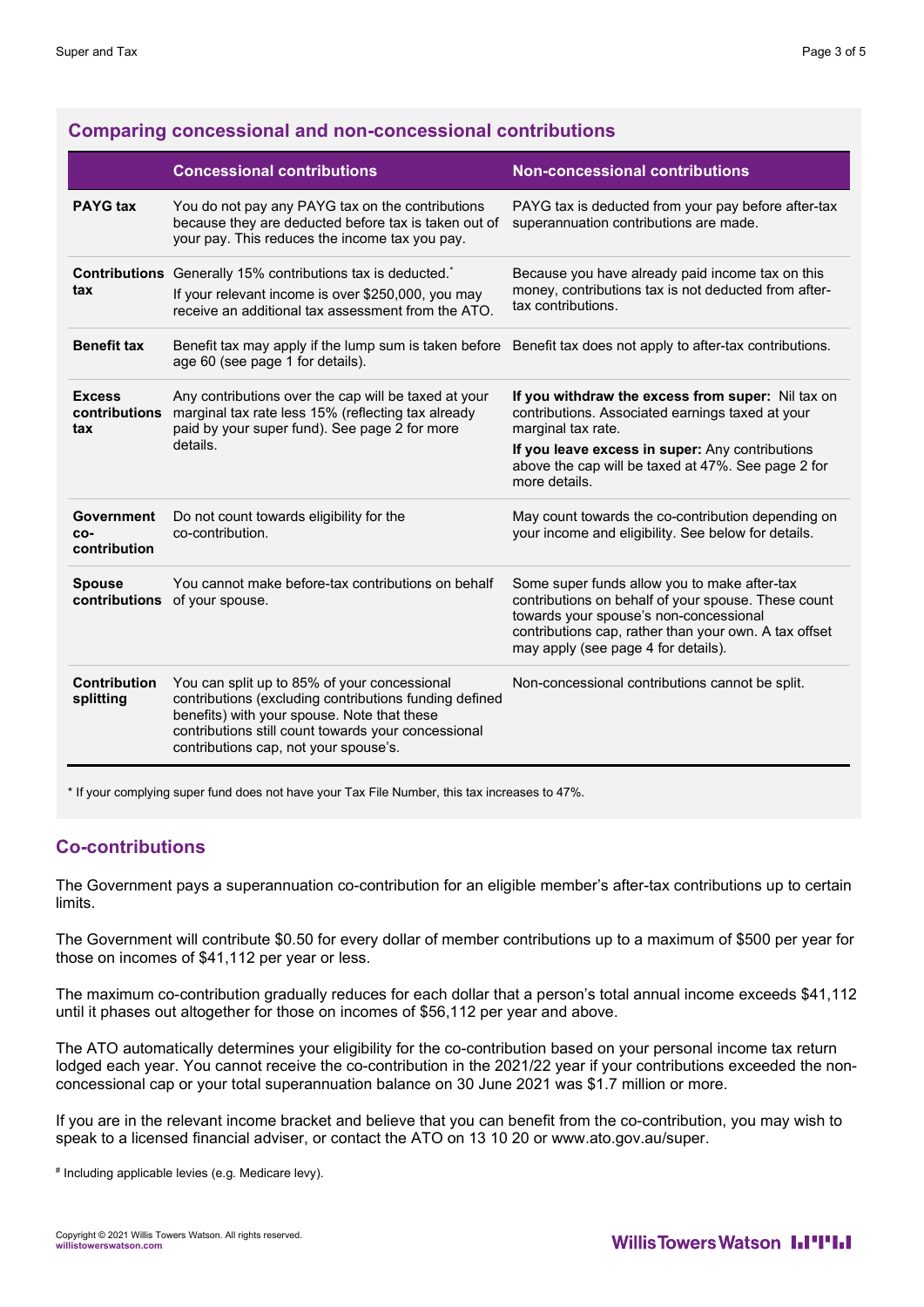### **The spouse tax offset**

If you make contributions on behalf of your spouse, you may be entitled to claim a tax offset if your spouse is on a low assessable income. You can only claim an offset if your spouse's annual assessable income is less than \$37,000.

Your spouse does not claim the offset; you do. To be eligible, you must be an Australian resident at the time you contribute.

The maximum offset is \$540 per year. The spouse rebate is calculated as 18% of the lesser of:

- \$3,000 reduced by \$1 for every dollar that your spouse's annual assessable income exceeds \$37,000; and
- The total of the spouse contributions you make during the year.

Please note, you cannot claim the tax offset on contributions split with your spouse.

Remember, everyone's financial situation and goals are different. So before you decide to make contributions for your spouse, speak to a licensed financial adviser.

#### **Low income superannuation tax offset**

If your relevant annual income is less than \$37,000, you may be eligible to receive a refund of the 15% contribution tax deducted from your concessional contributions, up to a maximum of \$500 per year. The ATO will determine whether you are eligible and will pay the offset to your super fund.

#### **Providing your TFN**

Under the Superannuation Industry (Supervision) Act 1993, complying super funds are authorised to collect, use and disclose your TFN. The Trustee may disclose your TFN to another superannuation provider when your benefits are being transferred, unless you request the Trustee of your superannuation fund in writing that your TFN not be disclosed to any other superannuation provider.

It is not an offence if you don't quote your TFN to your super fund. However, giving your fund your TFN will have the following advantages:

- Your super fund will be able to accept all permitted types of contributions to your accounts;
- Other than the tax that may ordinarily apply, you will not pay more tax than you need to – this affects both contributions to your superannuation and payments when you start drawing down your superannuation benefits; and

It will make it much easier to find different superannuation accounts in your name so you receive all your superannuation benefits when you retire.

#### **Tax on Pension arrangements**

The Trustee recommends that you consult a tax adviser or licensed financial adviser before transferring your super into a pension. Following is a brief overview of the taxes that may apply to pensions.

#### **Limit on amounts transferred to pensions**

By law, there is a cap on the total amount you can have invested in pensions and annuities that are exempt from investment earnings tax#. This is called your transfer balance cap, and it applies to all of your superannuation pension investments including any reversionary pension you receive (it is not a cap on each individual pension). If you invest in a retirement pension or annuity for the first time during the 2021/22 financial year, your transfer balance cap will be \$1.7 million. If you already have such an investment, you will have a personal transfer balance cap that is between \$1.6 million and \$1.7 million. You can only check your personal cap via ATO online services through myGov – your super fund will not know what your personal transfer balance cap is.

The transfer balance cap does not apply to transition to retirement Account-Based Pensions.

Any pension or annuity amounts that exceed your cap must be withdrawn from superannuation or returned to an accumulation account, such as a retained benefit account. If you do not do so, the excess will incur an interest charge payable to the ATO while it remains in a pension, and you will have to pay tax on the interest charge. The ATO also has power to require your super fund to commute the excess without your consent.

#### **Pension payments**

If you are over age 60, you will not have any tax deducted from your regular pension payments#.

If you are under age 60, tax will automatically be deducted from your regular Account-Based Pension payments on a 'Pay As You Go' (PAYG) basis, in the same way as tax is deducted from an employee's salary. Provided you are aged between your preservation age (see page 1) and 60 years, you can claim a 15% rebate on most pension payments made to you (less any taxfree amount).

# Certain defined benefit pensions may be subject to different rules. Contact your super fund for more information.